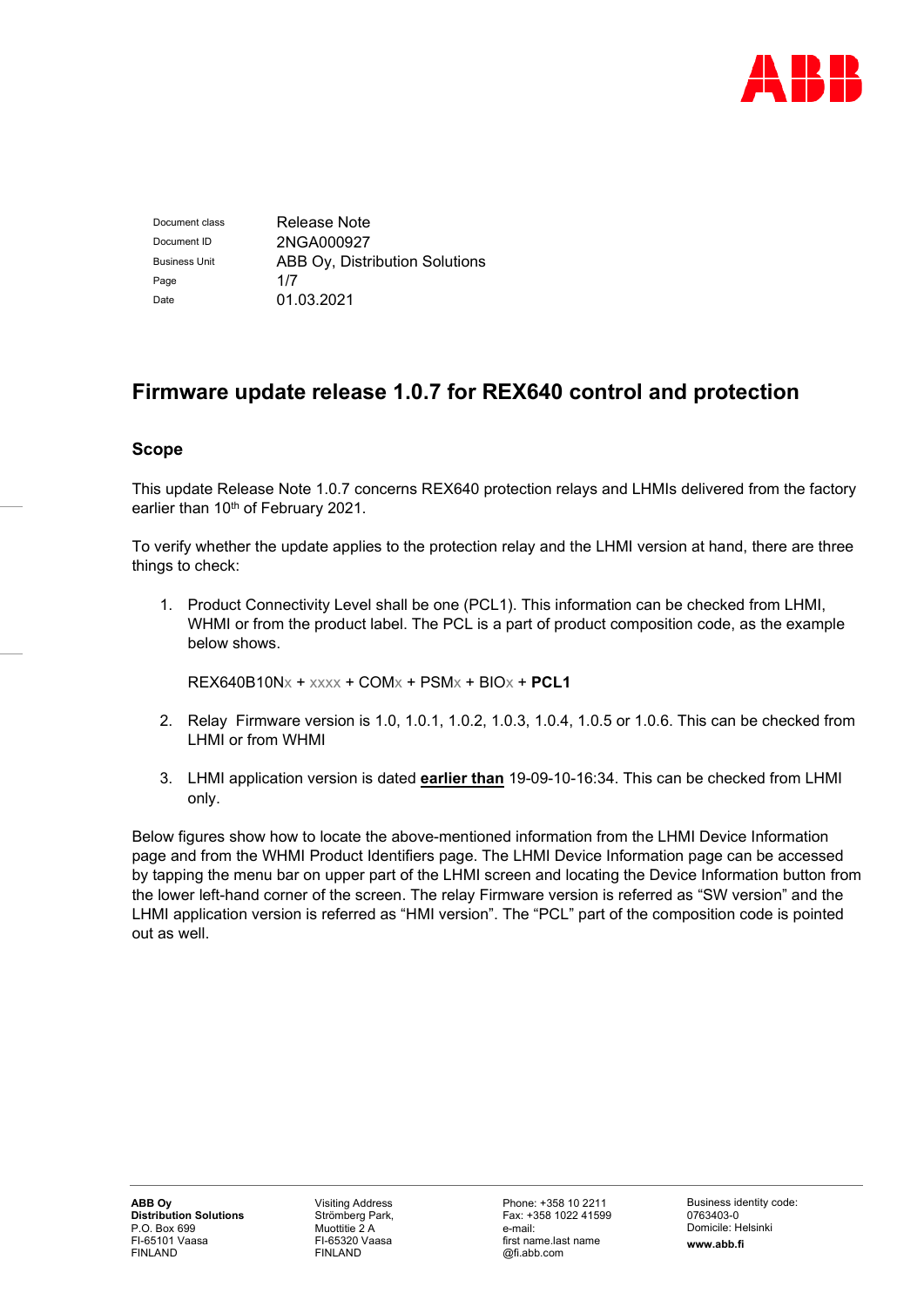

| Date    | 01.03.2021              |
|---------|-------------------------|
| Page    | 2/7                     |
| Subject | Firmware update release |

| lhmi لَيْتَا                    |                           |                     |                                                                                                                                                                               | $\Sigma$<br>$\Box$<br>$\equiv$ |  |  |  |  |  |
|---------------------------------|---------------------------|---------------------|-------------------------------------------------------------------------------------------------------------------------------------------------------------------------------|--------------------------------|--|--|--|--|--|
| <b>REX640</b><br><b>REX640</b>  | <b>Device Information</b> | 19.08.2019<br>13:35 |                                                                                                                                                                               | $rac{L}{D}$                    |  |  |  |  |  |
| <b>Product identifiers</b>      | <b>Type</b>               |                     | <b>REX640</b>                                                                                                                                                                 |                                |  |  |  |  |  |
|                                 | <b>Product version</b>    |                     | $\mathbf{1}$                                                                                                                                                                  |                                |  |  |  |  |  |
| <b>Site identifiers</b>         | Serial number             |                     | 1VHA123456R2                                                                                                                                                                  |                                |  |  |  |  |  |
|                                 | <b>Production date</b>    |                     |                                                                                                                                                                               | 14.12.2017 00:00:00.000        |  |  |  |  |  |
| <b>System identifiers</b>       | <b>SW</b> version         |                     | 1.0.1                                                                                                                                                                         |                                |  |  |  |  |  |
|                                 | SW date                   |                     | 11.03.2019 14:28:00.000                                                                                                                                                       |                                |  |  |  |  |  |
| <b>HW modules</b>               | SW number                 |                     | 2RCA045911B                                                                                                                                                                   |                                |  |  |  |  |  |
|                                 | Interface level           |                     | $\Omega$                                                                                                                                                                      |                                |  |  |  |  |  |
| <b>Legal information</b>        | Order code                |                     | REX640 10001                                                                                                                                                                  |                                |  |  |  |  |  |
|                                 | <b>Composition code</b>   |                     | REX640B10NN<br>+COM4+BIO1+RTD1+AIM1+P<br>SM1+APP1+APP2+APP3+APP<br>4+APP5+APP6+APP7+ADD1+A<br>PP8+ADD2+APP9+APP10+APP<br>11+APP12+APP13+APP14+CM<br>P1+LNG1 <sub>e</sub> PCL1 |                                |  |  |  |  |  |
| HMI version:<br>19-01-22-11:53D |                           |                     |                                                                                                                                                                               |                                |  |  |  |  |  |
|                                 |                           |                     |                                                                                                                                                                               |                                |  |  |  |  |  |

Fig 1. LHMI Device Information page

| BAY1                                       | <b>Dashboard</b>  | <b>Device</b>   | <b>Measurements</b>               | <b>Recordings</b> | Import/Export                                                                                                                                         | <b>Parameters</b> |             |      |      | <b>•</b> Status | G<br>EN          |
|--------------------------------------------|-------------------|-----------------|-----------------------------------|-------------------|-------------------------------------------------------------------------------------------------------------------------------------------------------|-------------------|-------------|------|------|-----------------|------------------|
| Search                                     | $\ll$<br>$\alpha$ |                 | Information / Product Identifiers |                   |                                                                                                                                                       |                   |             |      |      |                 | 19.08.2019 13:01 |
| $\sqrt{2}$ REX640                          |                   |                 |                                   |                   | Information - Product Identifiers                                                                                                                     |                   |             |      |      |                 |                  |
| $\mathbf{v}$ <b>F</b> Information          |                   |                 | <b>PARAMETER NAME</b>             |                   | <b>RELAY VALUE</b>                                                                                                                                    |                   | <b>UNIT</b> | MIN. | MAX. | <b>STEP</b>     |                  |
| <b>E</b> Product identifiers               |                   | Type            |                                   |                   | <b>REX640</b>                                                                                                                                         |                   |             |      |      |                 | (?)              |
| : Site identifiers                         |                   |                 | <b>Product version</b>            | $\mathbf{1}$      |                                                                                                                                                       |                   |             |      |      |                 | (?)              |
| E System identifiers                       |                   | Serial number   |                                   |                   | 1VHA123456R2                                                                                                                                          |                   |             |      |      |                 | ?)               |
| $\triangleright$ $\blacksquare$ HW modules |                   |                 | Production date                   |                   | 14.12.2017 0:00:00:000                                                                                                                                |                   |             |      |      |                 | ⊙                |
|                                            |                   | SW version      |                                   |                   | 1.0.1                                                                                                                                                 |                   |             |      |      |                 | ?                |
|                                            |                   | SW date         |                                   |                   | 11.03.2019 14:28:00:000                                                                                                                               |                   |             |      |      |                 | (?)              |
|                                            |                   | SW number       |                                   |                   | 2RCA045911B                                                                                                                                           |                   |             |      |      |                 | ?                |
|                                            |                   | Interface level |                                   | $\mathbf 0$       |                                                                                                                                                       |                   |             |      |      |                 | ?)               |
|                                            |                   | Order code      |                                   |                   | RFX640_10001                                                                                                                                          |                   |             |      |      |                 | (?)              |
|                                            |                   |                 | Composition code                  |                   | REX640B10NN+COM4+BIO1+RTD1+AIM1+PSM1+APP<br>1+APP2+APP3+APP4+APP5+APP6+APP7+ADD1+APP8<br>+ADD2+APP9+APP10+APP11+APP12+APP13+APP14+C<br>MP1+LNG14PCL1) |                   |             |      |      |                 |                  |
|                                            |                   |                 |                                   |                   |                                                                                                                                                       |                   |             |      |      |                 |                  |

Fig 2. WHMI Product Identifiers page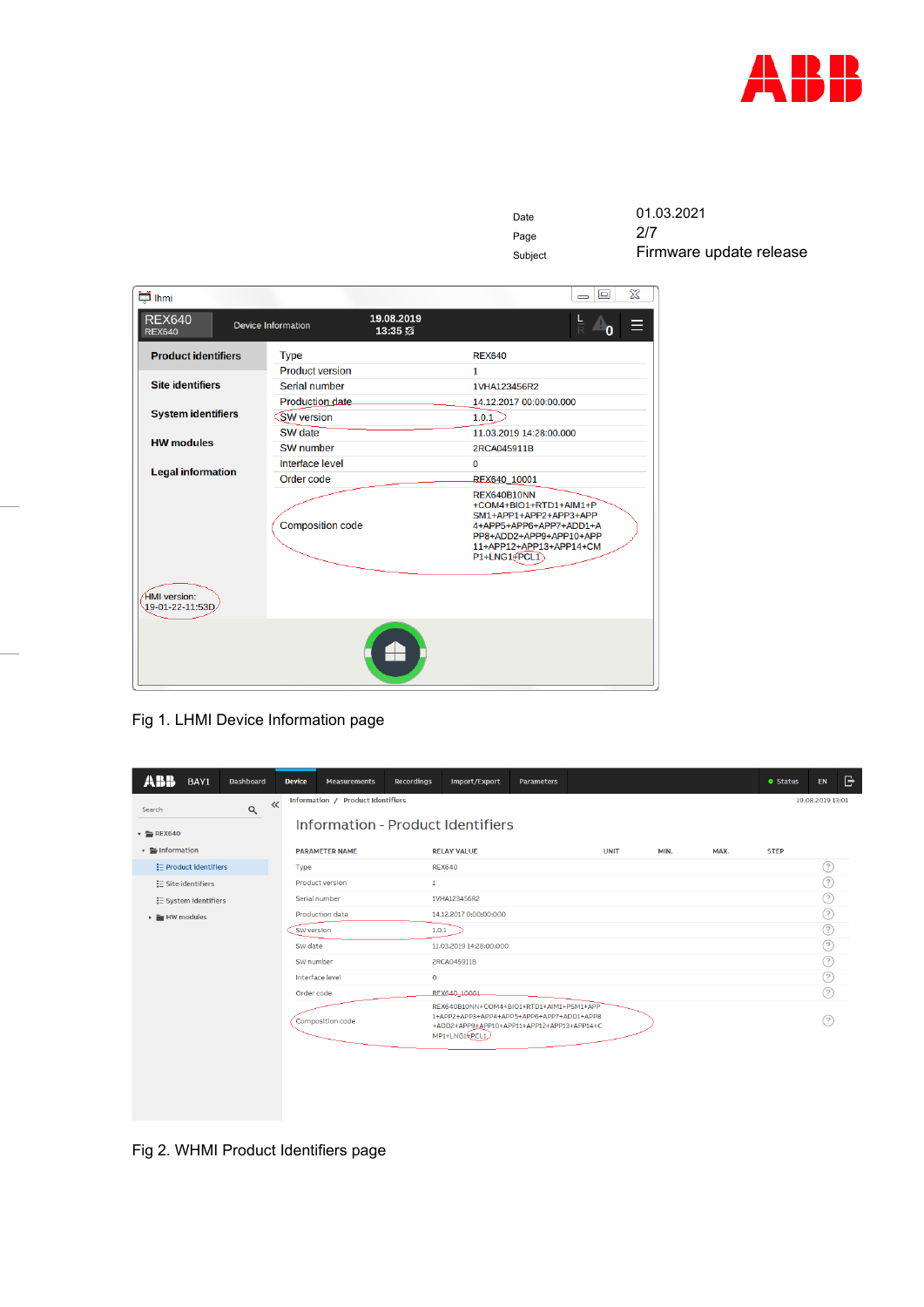

Date 01.03.2021 Page Subject Firmware update release

## **Implemented usability improvements**

The firmware update release includes usability and operational improvements. The following improvements have been implemented:<sup>[1](#page-2-0)</sup>

#### **Firmware update release 1.0.7 for relay**

#### **HMI**

• LHMI performance improvement. Earlier LHMI might have acted slow under some heavy configurations.

#### **Supervision**

• Fixing performance issue leading to reccurring IRF116 at certain HSR and PRP network systems. At some HSR and PRP network systems it has been possible to experience recurring IRF116 (WD2) COM card error leading to relay self-recovery reboot. (Impacted FW 1.0.5 & 1.0.6.)

# **Communication**

• Enhcanced SFP module handling and reporting. (SFP Module related to Line Differential and Line Distance applications.)

<span id="page-2-0"></span><sup>1</sup> The relay firmware update may also include some minor usability improvements not listed in this note.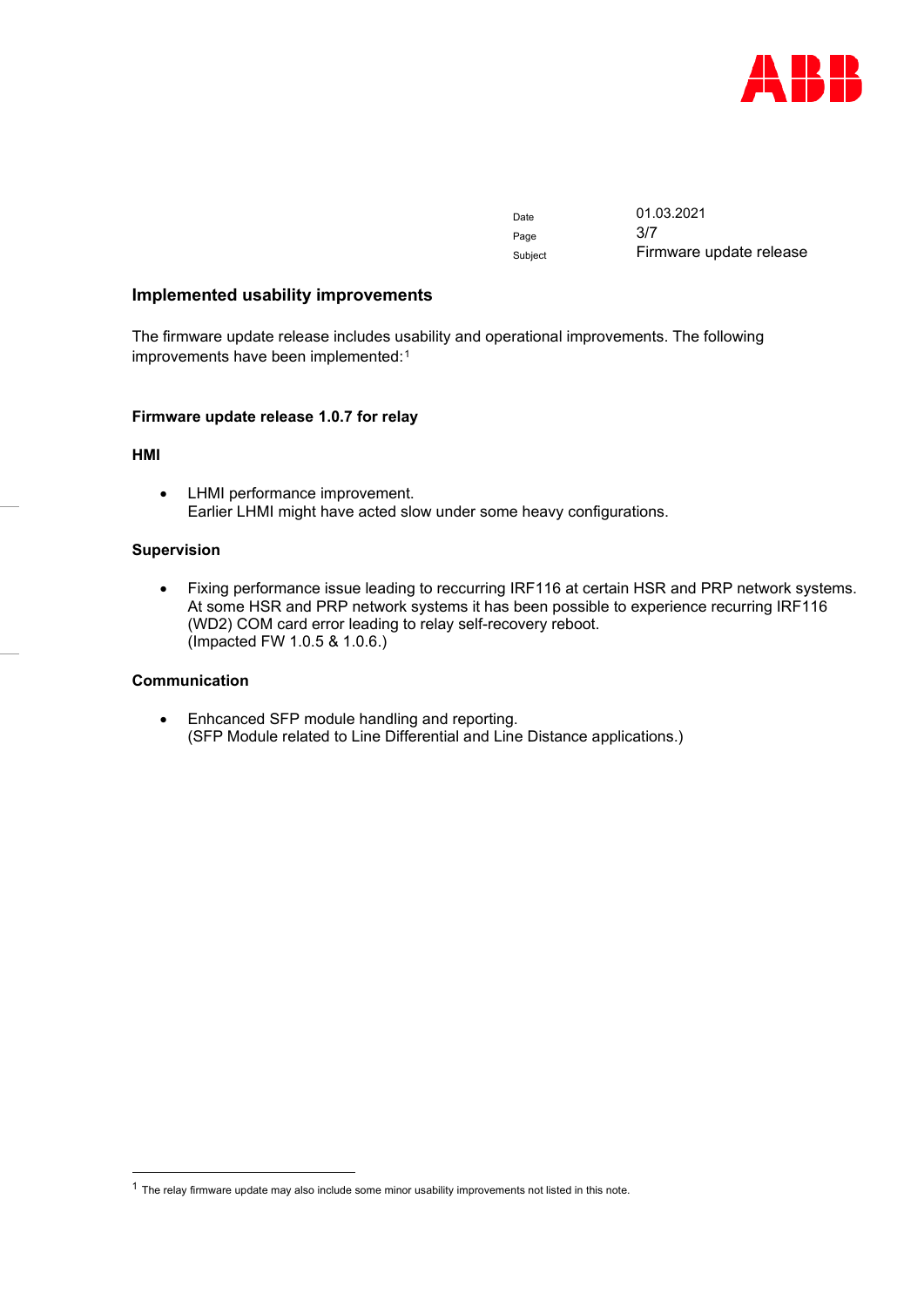

Page

Date 01.03.2021 Subject Firmware update release

## **Firmware update release 1.0.6 for relay**

## **Cyber Security**

- Cyber Security improvements to the "Ripple20" vulnerability in TCP/IP communication stack for normal product usage conditions. Following vulnerabilities has been identified in the product and fixed by the update:
	- CVE-2020-11907
	- CVE-2020-11909
	- CVE-2020-11910
	- CVE-2020-11911
	- CVE-2020-11912

*Note! Some of the security scanners might still report existence of Ripple20 vulnerability after the update. This is a false positive, since the scanners indicate the presence of the IP stack, without being able to check the vulnerability and its fixes.*

## **Supervision**

- Improving Time counter rollover in relay's communication module that may have caused internal relay fault with error code IRF116 COM card error and relay to self-reboot after time interval(s) which is divisible by ~50 days from previous restart.
- Enhancing relay restart process from Supply voltage breaks. In case of Supply voltage break, on rare occasions, relay was restarting to fault (EEPROM error on slot A2) and indicating "Card error, slot A2" at Event list.

## **HMI**

• Improvements in WebHMI to better support Google Chrome 83 & 84 new security features. previously issues was seen at least with relay settings import and login.

# **Engineering**

• Improving Special Character < > & handling at User Defined Names (UDN) and alarm texts. Which earlier may have caused relay program error and preventing successful relay restart.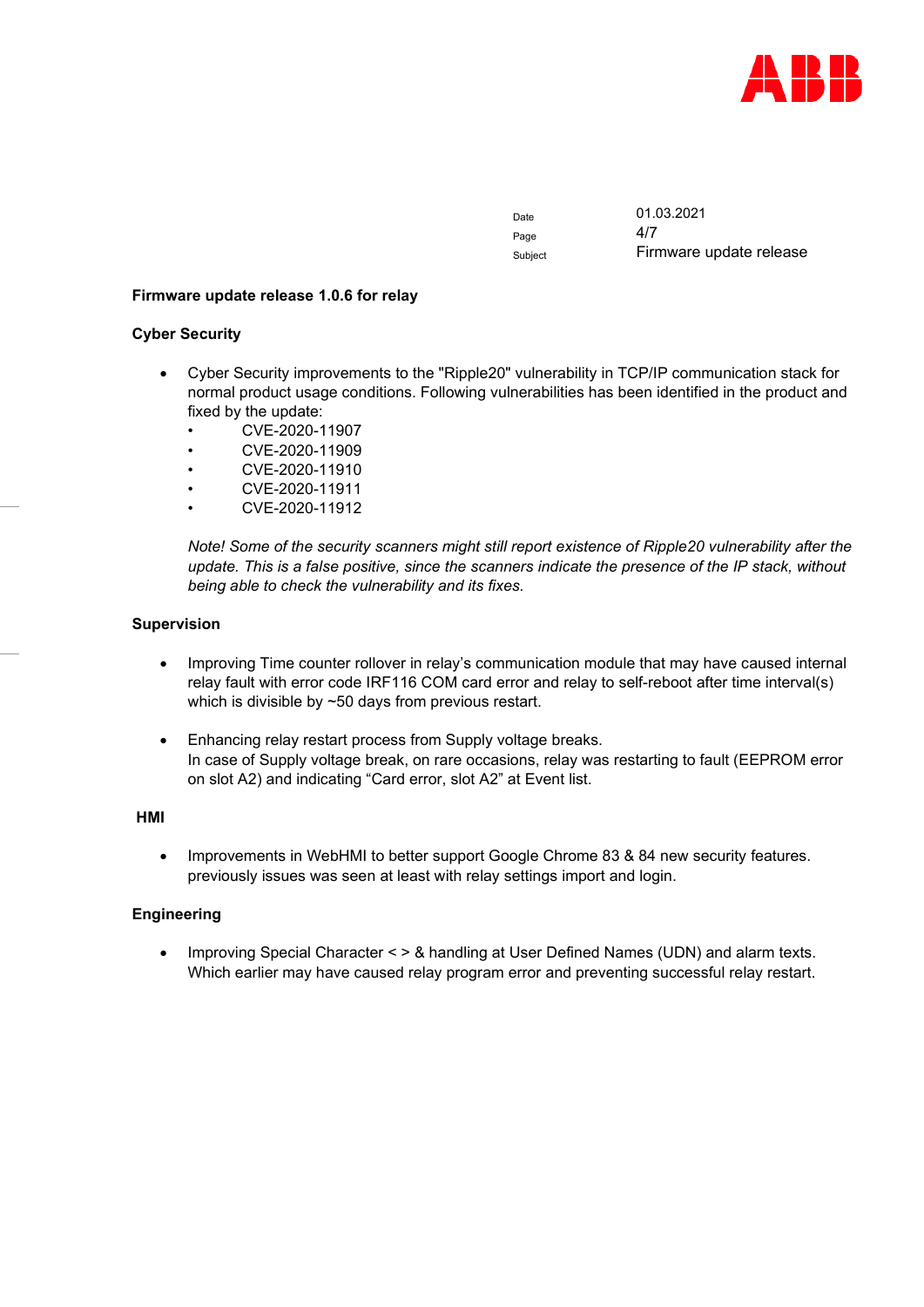

Page 5/7

Date 01.03.2021 Subject Firmware update release

## **Firmware update release 1.0.5 for relay**

## **HMI**

- Enhancing LHMI "testing and commissioning / Secondary injection Monitoring" page function "ON/OFF" restoration while switching from Test mode to Normal mode. When returning to normal mode operation without turning temporarily deactivated function(s) back to "ON" under test mode, some function(s) have remained "OFF" instead restoring automatically its original "ON"-state.
- Removing unnecessary repetitive "Viewed Security Event logs Succesfully" Syslog messages seen at Report Summary page when using WHMI.

## **Measurement**

• CMSWI / VMSWI switching of the source fixed for TR2PTDF, TR3PTDF, MPDIF, COLPTOC, SRCPTOC, HAEFPTOC and PHVPTOV. Earlier these functions did not take the new switched source correctly into use.

## **Time synchronization**

• Improving SNTP Time synchronization server switch from primary to secondary server.

# **Firmware update release 1.0.4 for relay**

#### **Protection**

• Improvement of line differential protection stability.

# **Firmware update release 1.0.3 for relay and LHMI application version dated 19-09-10-16:34**

#### **Measurement**

- Calculated residual voltage scaling on SMV stream receiver side has been corrected.
- Calculated residual voltage scaling on measurement list on LHMI/WHMI as well as for MMS reporting has been corrected.

## **HMI**

- "Clear LEDs" function button behaviour on the ready-made virtual alarm LED page in LHMI is improved.
- Improved information on the "Fault Records" page on LHMI in case ANSI naming convention is in use.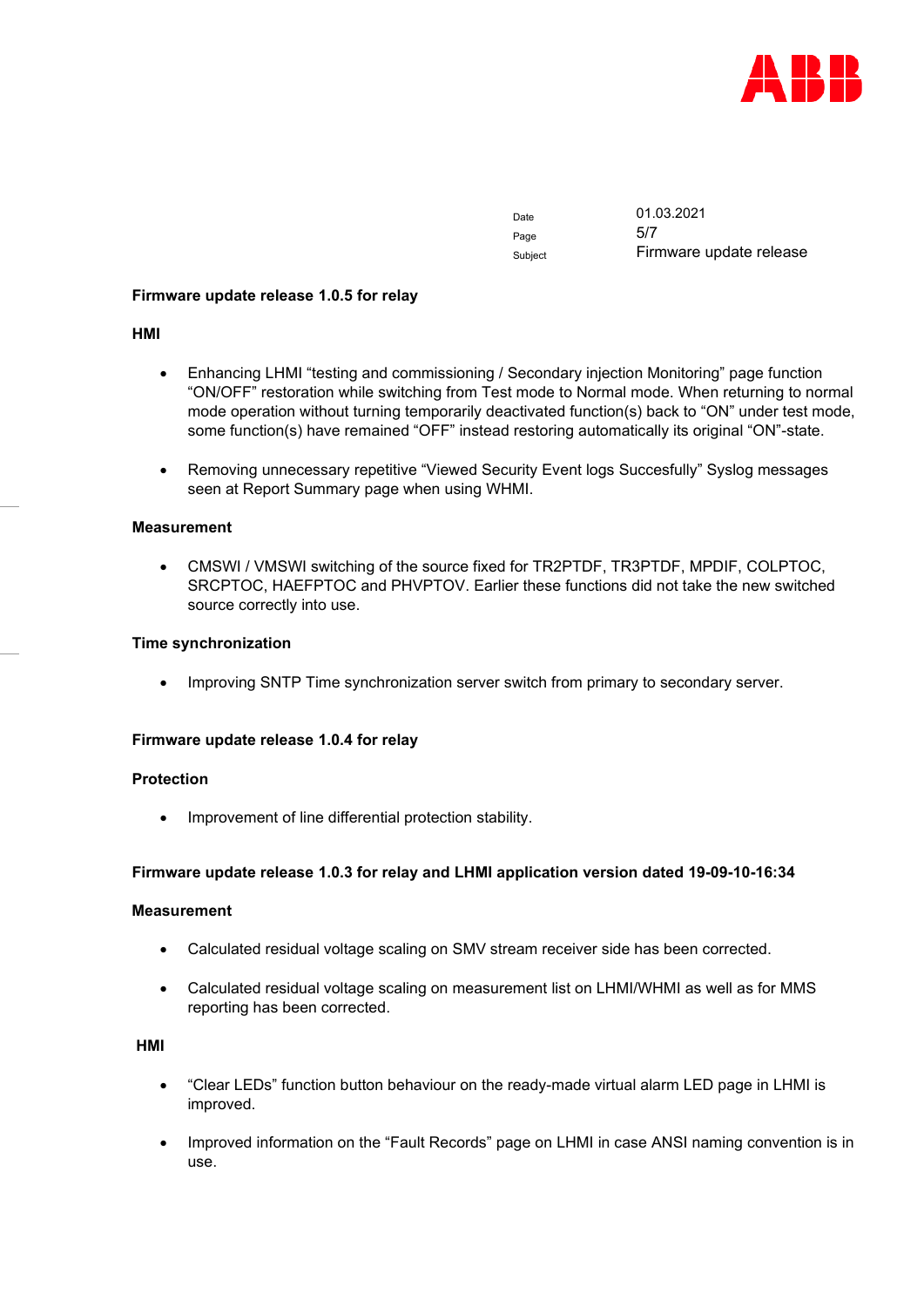

| Date    | 01.03.2021              |
|---------|-------------------------|
| Page    | 6/7                     |
| Subject | Firmware update release |

## **Firmware update release 1.0.2 for relay and LHMI application version dated 19-06-13-16:05**

# **Protection**

• Improvement of stability during post-fault oscilations in multifrequency admitance-based earthfault protection (MFADPSDE) operating in "Intermittent EF"-mode.

#### **Measurement**

• Improvement in current measurement summation function (CMSUM) output values in case currents measured with sensors (Rogowski coils) are summated with conventional CT measurements, or with IEC 61850-9-2 LE based measurements.

#### **Communication**

• Improvement in updating capacitor bank unbalance protection CUBPTOC and HCUPTOC functions measurement values reported to the communication link.

## **Supervision and Monitored values**

• Improvement of alarm handling during relay switch-off and switch-on process. "Power down detected" event is not anymore generating persisting alarm which could be cleared only after a five-minute delay.

#### **HMI**

- A new feature for restoring relay configuration using back-up from the LHMI is now supported. 640 LHMI restores the relay backup file after the existing LHMI and the new replacement relay pairing has been successfully completed. Following conditions must be additionally fulfilled:
	- o Replacement relay's serial number is different than in the original relay
	- $\circ$  The replacement relay contains all the same options as the original relay. The replacement relay may contain additional options.
	- o User has accepted to run the restore operation

The back-up file is automatically written to the LHMI memory 24 hours after the latest change in the relay's configuration or setting parameter files.

• Improvement LHMI Home-button alarm indication in case virtual alarm LEDs are used instead of event-based alarm list.